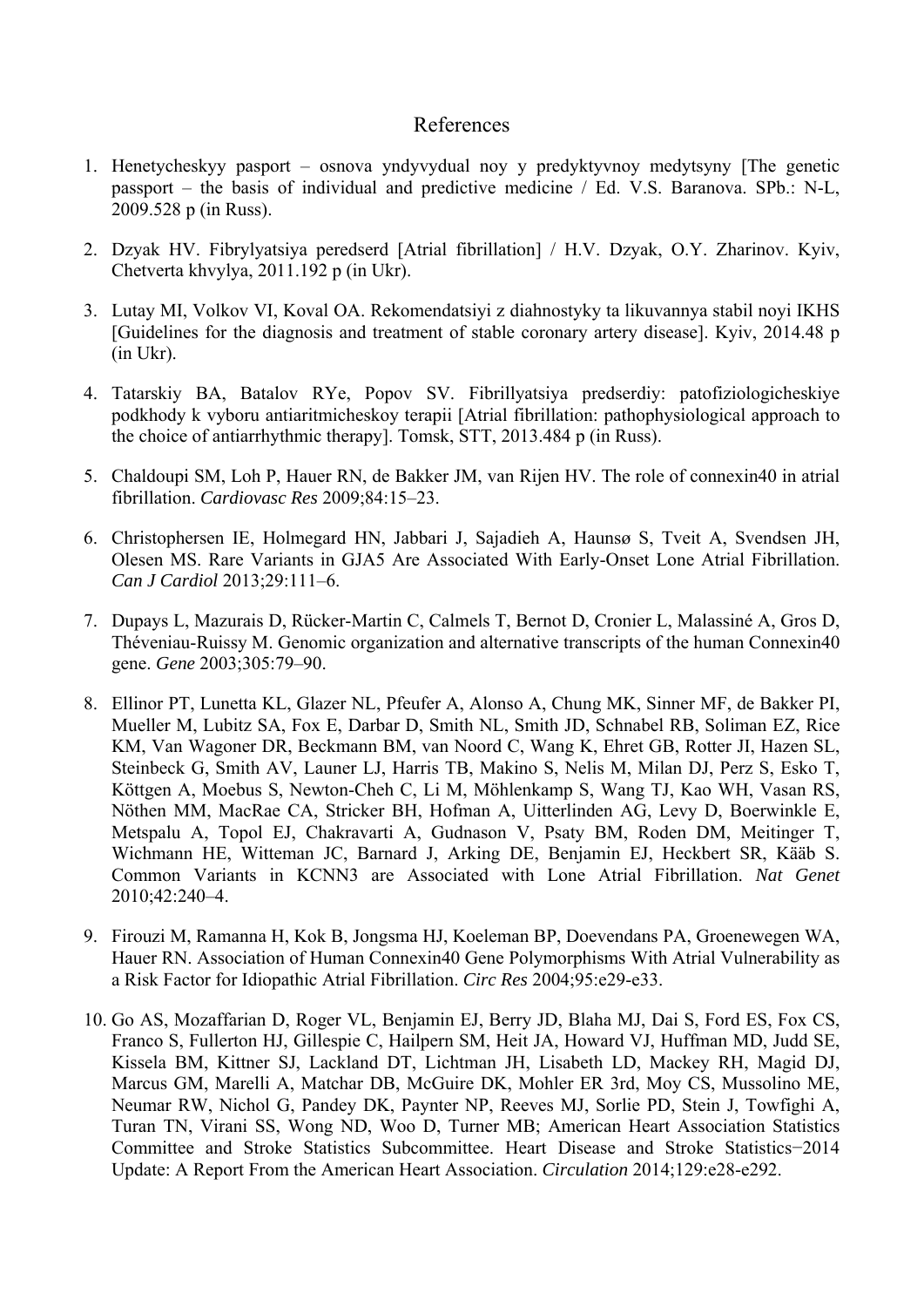- 11. Gollob MH, Jones DL, Krahn AD, Danis L, Gong XQ, Shao Q, Liu X, Veinot JP, Tang AS, Stewart AF, Tesson F, Klein GJ, Yee R, Skanes AC, Guiraudon GM, Ebihara L, Bai D. Somatic mutations in the connexin 40 gene (GJA5) in atrial fibrillation. *N Engl J Med* 2006;354:2677–88.
- 12. Hong K, Xiong Q. Genetic basis of atrial fibrillation. *Curr Opin Cardiol* 2014;29:220–6.
- 13. Kato T, Iwasaki Y, Nattel S. Connexins and Atrial Fibrillation: Filling in the Gaps. *Circulation* 2012;125:203–6.
- 14. Liew R. Almanac 2013: cardiac arrhythmias and pacing. *Heart* 2013;99:1398–407.
- 15. Lubitz S, Ellinor P. A Common Connexion Between Gap Junctions, Single Nucleotide Polymorphisms, And Atrial Fibrillation? *Can J Cardiol* 2013;29:3–5.
- 16. Lubitz SA, Lunetta KL, Lin H, Arking DE, Trompet S, Li G, Krijthe BP, Chasman DI, Barnard J, Kleber ME, Dörr M, Ozaki K, Smith AV, Müller-Nurasyid M, Walter S, Agarwal SK, Bis JC, Brody JA, Chen LY, Everett BM, Ford I, Franco OH, Harris TB, Hofman A, Kääb S, Mahida S, Kathiresan S, Kubo M, Launer LJ, Macfarlane PW, Magnani JW, McKnight B, McManus DD, Peters A, Psaty BM, Rose LM, Rotter JI, Silbernagel G, Smith JD, Sotoodehnia N, Stott DJ, Taylor KD, Tomaschitz A, Tsunoda T, Uitterlinden AG, Van Wagoner DR, Völker U, Völzke H, Murabito JM, Sinner MF, Gudnason V, Felix SB, März W, Chung M, Albert CM, Stricker BH, Tanaka T, Heckbert SR, Jukema JW, Alonso A, Benjamin EJ, Ellinor PT. Novel Genetic Markers Associate with Atrial Fibrillation Risk in Europeans and Japanese. *J Am Coll Cardiol* 2014;63:1200–10.
- 17. Mahida S. Genetic Discoveries in Atrial Fibrillation and Implications for Clinical Practice. *Arrhyth and Electrophysiol Rev* 2014;3:69–75.
- 18. Menezes AR, Milani RV. Atrial Fibrillation in the 21st Century: A Current Understanding of Risk Factors and Primary Prevention Strategies. *Mayo Clin Proc* 2013;88:394–409.
- 19. Molica F, Meens M, Morel S, Kwak B. Mutations in cardiovascular connexin genes. *Biol Cell* 2014;106:1–25.
- 20. Olesen MS, Jensen NF, Holst AG, Nielsen JB, Tfelt-Hansen J, Jespersen T, Sajadieh A, Haunsø S, Lund JT, Calloe K, Schmitt N, Svendsen JH. A novel nonsense variant in Nav1.5 cofactor MOG1 eliminates its sodium current increasing effect and may increase the risk of arrhythmias [in English, French]. *Can J Cardiol* 2011;27:523.e17-523.e23.
- 21. Pfannmüller B, Boldt A, Reutemann A. Gender-Specific Remodeling in Atrial Fibrillation? *Thorac cardiovasc Surg* 2013;61:66–73.
- 22. Potpara T, Lip G. Lone atrial fibrillation an overview. *Int J Clin Pract* 2014;68:418–33.
- 23. Rosenberg MA, Kaplan RC, Siscovick DS, Psaty BM, Heckbert SR, Newton-Cheh C, Mukamal KJ. Genetic Variants Related to Height and Risk of Atrial Fibrillation. The Cardiovascular Health Study. *Am J Epidemiol* 2014;180:215–22.
- 24. Rosenberg MA, Patton KK, Sotoodehnia N, Karas MG, Kizer JR, Zimetbaum PJ, Chang JD, Siscovick D, Gottdiener JS, Kronmal RA, Heckbert SR, Mukamal KJ. The impact of height on the risk of atrial fibrillation: the Cardiovascular Health Study. *Eur Heart J* 2012;33:2709–17.